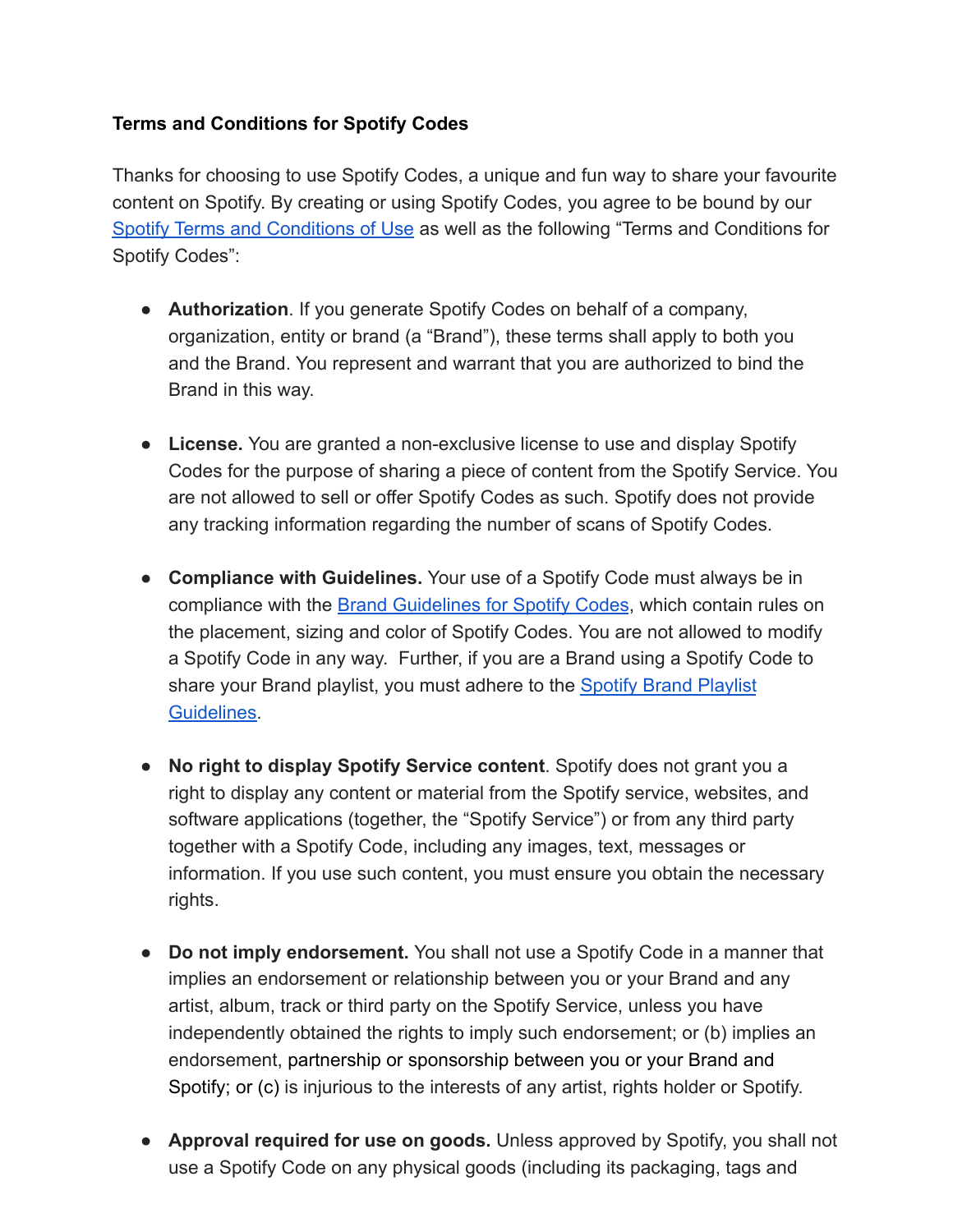similar). If you want to use Spotify Codes on goods, please ensure your use abides by all applicable guidelines and email the creative and a thorough [description of your intended use to spotifycodes@spotify.com](mailto:spotifycodes@spotify.com) for approval.

● **Prohibited use**. You shall not use a Spotify Code in connection with any content, goods or services that violate any applicable laws or are otherwise reasonably objectionable, including but not limited to:

Adult products and services, tobacco, drugs, and related products, such as:

- Cigarettes
- Other tobacco products (including e-cigarettes, cigars, chewing tobacco, or paraphernalia such as pipes or pipe cleaners or rolling papers)
- Illegal or recreational drugs or paraphernalia
- Online prescription pharmacies
- Pornography or other sexually explicit content

Dangerous weapons, such as:

- Firearms
- Explosives
- Related accessories

Any illegal conduct, product, enterprise or service, including but not limited to:

- Unauthorized ticket sales
- Counterfeit, fake or bootleg products
- Deceptive or fraudulent offers
- Products or services that directly or indirectly infringe intellectual property laws, including illegal p2p, file-sharing, or bittorrents
- Payday loans or "work from home" schemes

Cryptocurrencies and related content including but not limited to:

- Binary options
- Initial coin offerings
- Cryptocurrency exchanges
- Cryptocurrency wallets
- Cryptocurrency trading advice

We are not accepting the use of Spotify Codes in connection with political advertising or campaigns. This includes but is not limited to:

ads/content placed by or on behalf of political entities (e.g. candidates for office, elected and/or appointed officials, political parties, PACs, SuperPACs)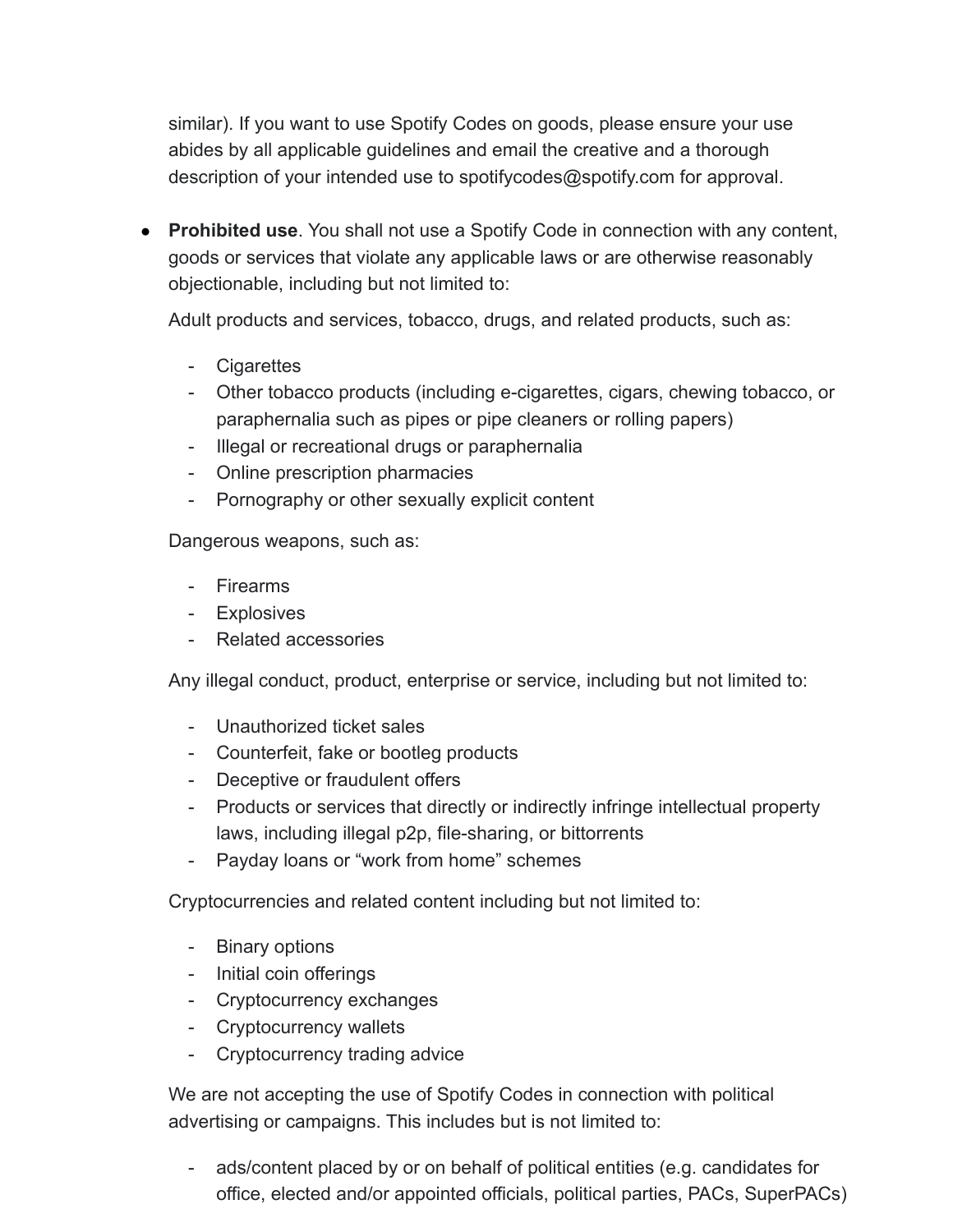and 501(c)(4) organizations

- content that advocates for or against political entities or legislative/judicial outcomes including referendums, propositions, or ballot measures

The use of Spotify Codes is also prohibited in connection with the following content:

- Alcohol
- Online dating services
- Gambling and games of skill
- Lotteries
- Contraceptives
- Weight loss, dietary and herbal supplements
- Products or services that compete with any Spotify product or service
- Financial services
- Insurance
- Religion or religious causes
- **Liability and indemnification**. Spotify does not assume liability for a Spotify Code working properly or for any damages caused by the creation or use of a Spotify Code. To the fullest extent permitted by applicable law, you agree to indemnify and hold Spotify harmless from and against all damages, losses, and expenses of any kind (including reasonable attorney fees and costs) arising out of your breach of these Terms and Conditions, or your violation of any law or the rights of a third party in connection with your use of Spotify Codes.
- **Revocation or termination of Spotify Codes**. Spotify reserves the right to revoke or terminate your access to or use of any Spotify Code at any time without notice to you, including in the event of any actual or suspected unauthorised use of a Spotify Code or non-compliance with these Terms and Conditions. If Spotify revokes your access to any Spotify Code, you agree that Spotify will have no liability or responsibility to you. In the event of any revocation or termination, you must immediately (a) cease using the Spotify Code for any purpose; (b) delete and destroy all copies and archives of the Spotify Code or